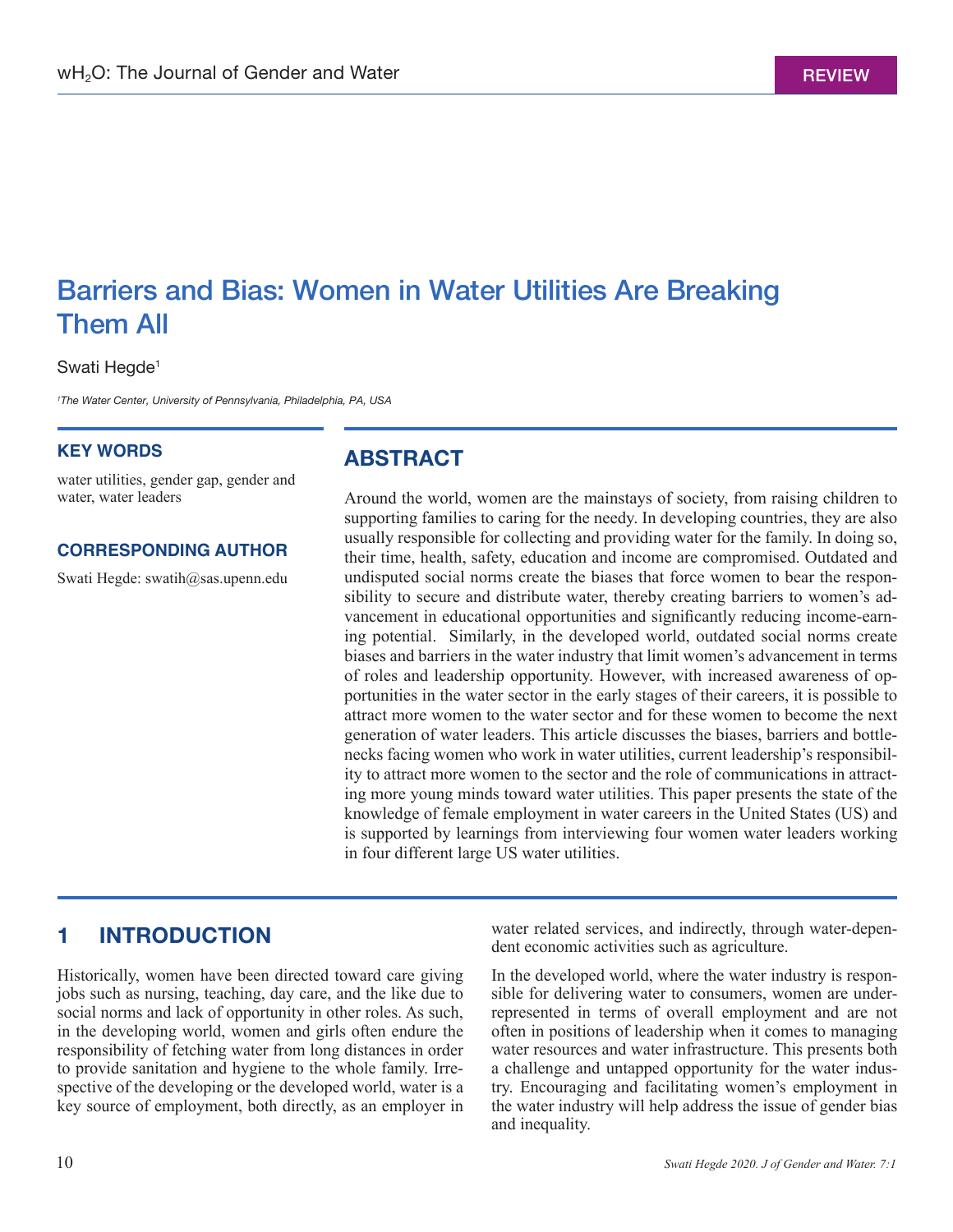Though women make up 46.8 percent of employees across all professions in the United States, they account for less than 15% percent of the water workforce. While women make up a majority of water workers in certain administrative positions—including 95 percent of administrative assistants they only account for a fraction of employment in some of the largest water occupations overall, including water treatment operators (5.2 percent) and plumbers (1.4 percent). Women are consistently under-represented across water utilities, particularly in the skilled occupations and in management positions - just 6 percent of water utility CEOs are women (Kane and Tomer, 2018). Some of the statistics related to women employment in water utilities are depicted in Figure 1.

#### Figure 1: Current status of women employment in US water utilities (Data Sources: AWWA, 2016; Data USA, 2018; Globe, 2016; Koukoui, 2018)





Only 1.6% of 583,000 plumbers, pipefitters and pipelayers are women

Only 5.2% of 77,000 water and wastewater system operators are women



Since 2014, the percentage of women working as the water and wastewater system operators has not changed significantly



The ratio of men to women working in water utilities in  $3.4/1$ 

The total number of women working across all sectors in water utilities is 15%



In 2017-18, 23.1% of the total engineers recruited by water utilities were women. This is a significant improvement compared to the past; however, the total percentage of women engineers is less than 8%

Much of the water infrastructure in the United States is at the end of its useful life and therefore jobs to update and restore infrastructure provide considerable promise. Field workers in these jobs earn modest wages and educational requirements to enter the workforce are minimal. However, they develop deeper knowledge and transferrable multidisciplinary skills. Also, there is a coming wave of retirements and other employment shifts which means that prospective recruits can find a long-term career in the infrastructure sector. The United States' water infrastructure is exemplary of this significant opportunity. From rivers and lakes to pipes and pumps, water systems are in need of urgent repair, maintenance and restoration. This 'workforce gap' presents water utilities an opportunity to enhance their skilled workforce as well as increase gender diversity in this sector. Gender is the most basic form of diversity and if gender parity is not achieved the economy would be squandering half of the brain-power available to make this world a better place.

This paper discusses the current status of female employment in US water utilities, describes commonalities between up and coming women water leaders, reviews biases and bottlenecks for women in employment, retention and career advancement and provides examples of practices around the world that attract more women to unconventional careers such as the water sector and programs that increase gender diversity in the water industry. Findings from this review were supported by interviewing four women leaders from different US water utilities. All of the women interviewed - Alissa Lockett, Elesia Glover, Dana Lawson and Doa Meade- were nominated as Next Generation Water Leaders by the CEOs of their respective water utilities. Each woman presented her vision of the ideal water utility in the year 2050 at the American Water Summit in Houston, Texas in November 2019.

- Alissa Lockett, Director of Engineering, San Antonio Water System
- Dr. Elesia Glover, Project and Public Policy Manager for the City of Atlanta, Georgia
- Doa Meade, Director of Infrastructure Management, Las Vegas Valley Water District
- Dana Lawson, Senior Engineer, Central Contra Costa Sanitary District

# **2 A COMMON MOTIVATION TO PURSUE WATER CAREERS**

Despite different backgrounds and paths to the water sector, all four women chose working at water utilities in part because they wanted to pursue a career that is meaningful, purposeful and rewarding. "I always wanted to do something that I felt good about giving back to the world", says Doa Meade when asked about what motivated her to pursue a career in the water industry. Elisa Glover said, "Water impacts everyone, [it is] essential for life. Working in water provides pride and gratitude because you are working on a resource that is important for our future". Understanding at a young age that it is possible to have a secure career in the water industry is important for the sustainability of water sector. Motivation can start anywhere- at home, at school or because of a role model. For Alissa Lockett, motivation started at home because her father was a biochemist at San Antonio's largest wastewater treatment plant. She was inspired by the service her father provided to the industry in making sure the water was safe. For Dana Lawson, her father was a single parent and raised his daughter no differently than his sons. Dana's father worked as a utility consultant and motivated her to study engineering, mathematics and science.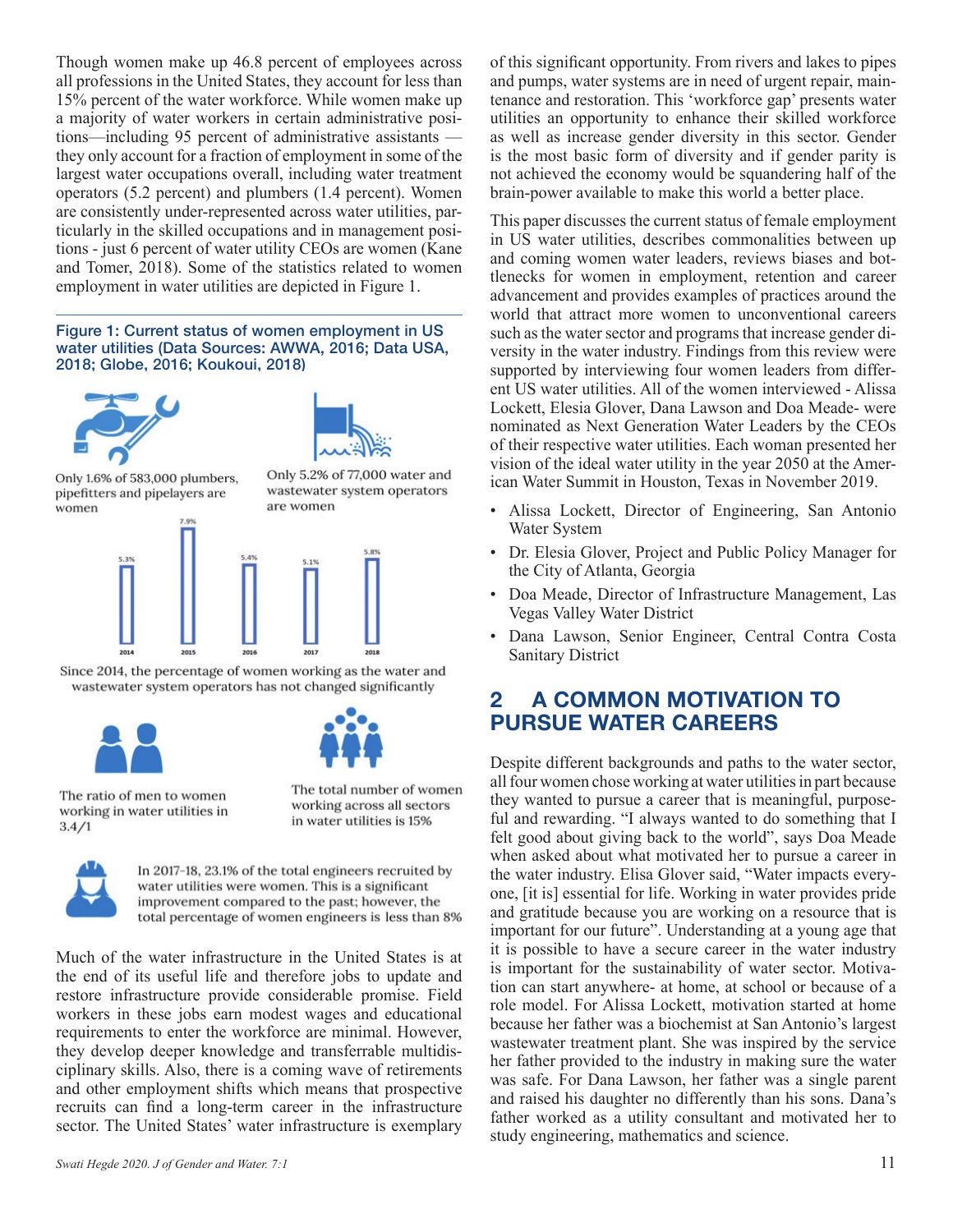

"Water impacts everyone, [it is] essential for life. Working in water provides pride and gratitude because you are working on a resource that is important for our future."

**Dr. Elesia Glover,** *Project and Public Policy Manager* 

*for the City of Atlanta, Georgia*

# **3 BIASES AND BARRIERS FACED BY WOMEN IN WATER UTILITIES**

Women working in water utilities today face a set of outdated biases in terms of the roles they commonly play within the utility work force and being underrepresented in leadership positions. Although these biases are slowly changing as more women are gaining employment in the water industry in all positions including operations, engineering and management, the industry overall still has a long way to go to achieve gender parity. The ratio of men to women employees was observed to be substantially higher in small to medium scaled utilities compared to large utilities across the world (World Bank Group, 2019).

Within a single utility, the gender gap may be more pronounced in some areas and less so in others. "There is no inequality in hiring, but there is inequality in terms of exposure" according to Elesia. Elesia believes if women are qualified, they will be hired. Gender inequality differs according to the type of positions in water utilities. For example, in Alissa's experience, there is more gender inequity among field workers and more equality on the managerial side This difference in where the gender inequity exists may be due to subconscious bias where field worker is not considered a traditional career path for women. While there is uncertainty around the exact contributing factors for this issue, there is clearly a need and an opportunity for female empowerment in field and technical work in US water utilities.

A recent report by World Bank Group broke down stages of the employee career cycle in water utilities and how these might be acting as barriers for more women to enter the industry. These stages include attraction, recruitment, retention and advancement as shown in Figure 2.

#### **Attraction**

One of the many factors that contributes to lower female participation in water utilities is bias based on outdated social norms. Because of established social norms and practices, women do not often see water utilities and other infrastructure sectors as an obvious career choice in the US or in other countries. While there are several barriers for women to enter these industries, the chain of barriers begins in education, with only a small number of women pursuing graduation in Science, Technology, Engineering and Mathematics (STEM) fields. Dana Lawson stated that, "Educating at a young age that water jobs can be stable is the key to attracting more young men and women to this sector." Historically engineering disciplines have been underrepresented by women and there is still a need to break this barrier. Some women are fortunate to find mentors who can help break this barrier. For example, Doa Meade had an influential advisor when she was studying engineering at the University of Nevada, Las Vegas. This advisor recruited female students from a wide variety of disciplines across campus by publicizing the importance of women in engineering. This resulted in Doa's engineering cohort to have nearly 30-35% female students.

#### **Recruitment**

Bias can push women away from as well as toward certain roles. Currently most of the women around the world that work in water utilities work in customer care because of traditional biases where women are assumed to be good at soft skills and human relations. Women are likely to be deterred from pursuing fieldwork such as plumbing\* and system operations and maintenance because of old social norms that prescribe that these jobs are not suitable for them or that they are



Figure 2: Employee career cycle in Water Utilities; graphic reused from World Bank Group 2019 report (World Bank Group, 2019)

<sup>\*</sup> Plumbing is considered a different field of work from the water utilities. In utilities similar positions are referred to as utility technicians or operators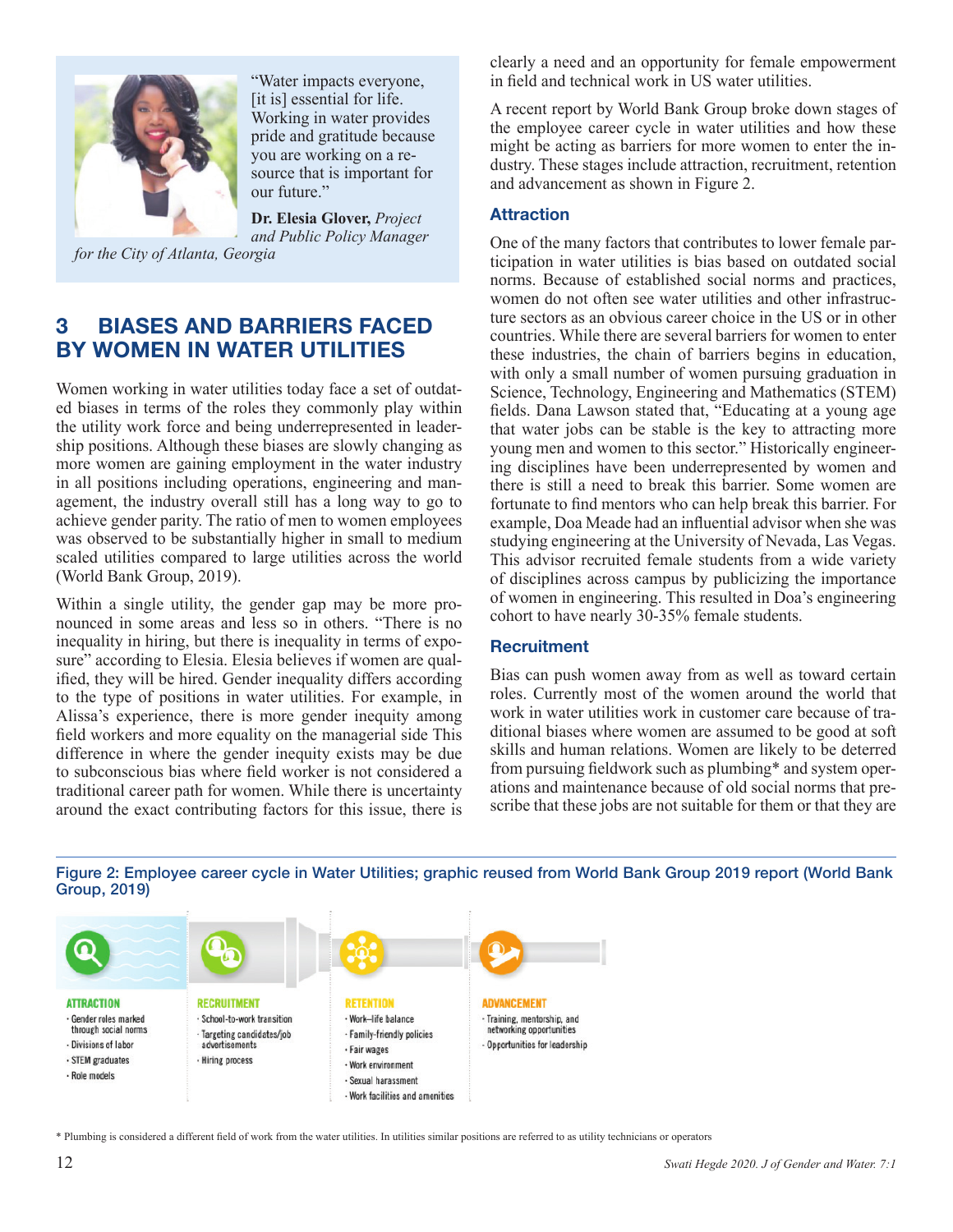not capable of performing well. Instead, women should be encouraged to work in any aspect of water sector that interests them. "The idea that we are protecting public health and environment should be a driver for women to work in this industry just like it is a driver for women going into nursing. Getting this message out is what is missing.**"** says Alissa. She also thinks that strong women working in utilities need to present their work experiences in schools and colleges to show young girls that they can make a meaningful difference through many different roles in the water industry, not just traditional ones. This is particularly important because young women do not have many role models to look up to in the water industry.



"The idea that we are protecting public health and environment should be a driver for women to work in this industry just like it is a driver for women going into nursing. Getting this message out is what is missing."

**Alissa Lockett**, *Director of Engineering at the San Antonio Water Systems*

Findings from World Bank, AWWA and several other organizations reveal that women are hired at a much lesser rate in water utilities compared to men. In many countries around the world, women are not particularly targeted for infrastructure related jobs including water utilities. Often, women graduates are unaware of the available opportunities in this sector. Further, several studies show that the language used in framing the job description could be less appealing to women and hence the jobs do not attract them (Gaucher et al., 2011; Mohr, 2014; O'Brien, 2019). Job postings in male-dominated industries, such as STEM-related fields, often contain gender-biased terminology that emphasizes masculine strengths and skill sets. For example, many utilities refer to the entry points for gravity sewers as manholes.

Elesia believes that water should be one area that is completely bipartisan, irrespective of gender, race, socio-economic status or language.

#### **Retention**

The third challenge to eliminating the gender gap in water utilities is retaining female talent within the industry. Some of the reasons that women leave their jobs in water utilities include insufficient flexibility in provisions that enable women to reconcile work and caregiving responsibilities, concerns over working conditions related to the absence of essential amenities (separate toilets, changing rooms, and sanitary facilities), the feeling of isolation in a male-dominated environment, sexual or other forms of harassment and wage gap. Inadequate family-friendly policies to support employees in their roles at work, at home, or in the community

affects all employees, but it is likely to be felt more acutely by women, who assume more domestic and caregiving responsibilities.

The inflexibilities in work schedule can result in work/life imbalance and many women find it hard to remain in the job. "There is a strong need for image change in engineering in order to make engineering attractive to women. Back in the day, broadcasting had attracted women mainly because of advertising through media. The exact same approach is needed for attracting women into engineering and other technical fields." says Doa. The exit rate of women is much higher in technical and engineering jobs compared to managerial or customer support roles



"There is a strong need for image change in engineering in order to make engineering attractive to women. Back in the days, broadcasting had attracted women mainly because of advertising through media. A similar approach is needed for attracting

women into engineering and other technical fields."

**Doa Meade**, *Director of Infrastructure Management, Las Vegas Valley Water District*

Providing employees with opportunities for professional development, such as training, mentoring, or promotions, is one way of overcoming the problem of retaining qualified staff. However, literature points out that female employees are rarely given equal opportunities to advance in their careers. The lack of retention or advancement is attributed to a "leaky" talent pipeline, whereby at each career step in STEM related or other technical fields, women are increasingly left behind. In the water sector, this has been called the "missing women" in water leadership (Jalal, 2014).

Irrespective of the factors that affect female retention in this industry, "not letting any of these phase you out is the key" Alissa advises. Alissa thinks that a lot of factors are changing now because the world has shifted, and the US especially is shifting towards more diverse work environments. Dana notes that "Making professionals in this field feel that they are doing the right thing for the world by supporting (the) environment" is key to retaining female workers and for advancement of their career trajectory.

# **4 ROLE OF LEADERSHIP IN ADDRESSING THE GENDER GAP**

Leadership is not about appointing women to token positions, but truly enabling them to influence decision making for the benefit of women, as well as men. No individual factor can adequately explain the absence of women in water agencies,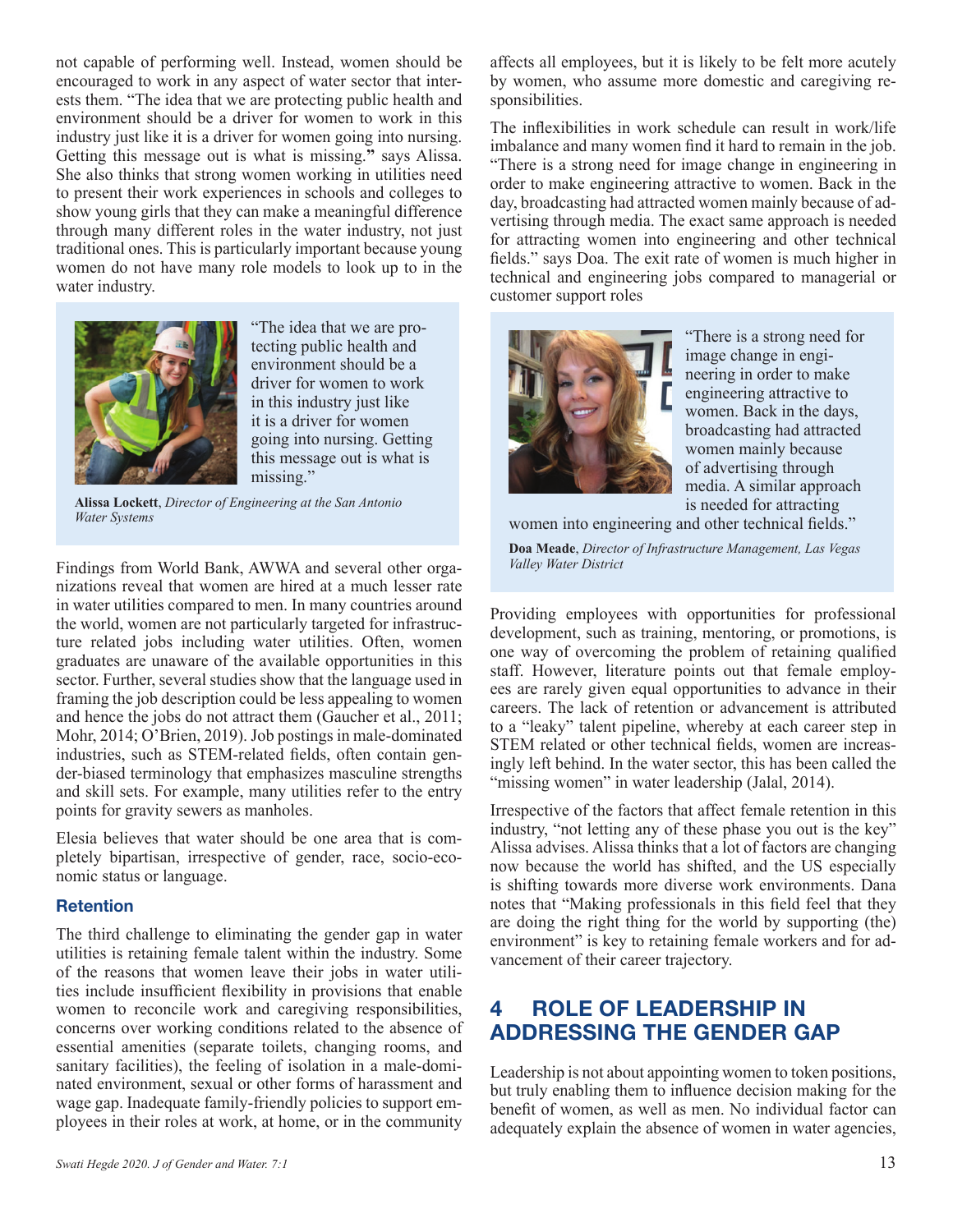water governance, and policy making. Rather, it is the confluence of multiple elements that keep women marginalized with respect to leadership roles. While female leadership in the water sector matters, it is also critical to ensure they have power to make decisions. To address the gender gap in water utilities, there is a need for concerted efforts, especially among executive leadership, to ensure women are provided with opportunities to become leaders and that once in those leadership positions, women's voices are heard, and their decisions are supported by top management.

Effective leadership can promote STEM education for girls and encourage more women to work in infrastructure fields. Communication is essential in this effort through showcasing innovations that open up research and development related opportunities. Two of the major factors that can help address gender diversity in water utilities are incubating innovations and influencing the change. These two factors are discussed in detail in the following sections.

#### **4.1 Incubating innovation to attract women to water utilities and address the gender gap**

Leaders understand that innovation is always needed and that it must be encouraged as well as incubated. All the four water leaders interviewed are at the forefront of innovation at their respective water utilities and lead innovation efforts to address issues such as aging infrastructure, water leakage, technology, human resources and policy gaps. These innovations will help attract more young women interested in STEM, Human Resources, research and communications to the water sector. Although women fall far behind men in terms of participation in STEM careers, one study found that the gender-based age gap is smaller in STEM related fields compared to non-STEM related fields. This information could be shared as a way to attract more women to STEM careers (Suneby, 2014). Some of the examples of the need for innovation provided by the next generation water leader interviewees are summarized below. These innovations are multidisciplinary in nature and hence attract young men and women across all fields.

- **• Technology:** Many systems such as the ones used to manage customer payments and manage assets are not interconnected and hence do not communicate well with each other. There is a need for technology that helps better manage assets and brings all utility activities under one umbrella. Also, there is a need for better sensors to pro-actively detect water leakage underground so that the problem can be fixed more rapidly.
- **• Work life balance:** There is a need for innovation in terms of creating more flexibility for employees through flexible work hours and work from home options in order to provide a better work life balance. This flexibility will in turn attract more women to water utilities.
- **• Equity:** New strategies must be implemented by water utilities to address water rates, affordability and environmental equity issues. This can be accomplished through utilities working more closely with community leaders.

**• Asset management:** Increased funding, improved technology and consolidation of distributed systems is needed to mange assets more efficiently.

These examples of the wide variety of innovations needed in water utilities are multidisciplinary in nature and will create new opportunities for employment. This will address at least the attraction and recruitment challenges discussed earlier in this paper as well as gender related issues simultaneously.

### **4.2 Influencing the change**

The overall purpose of leadership is to influence others, and to ensure that the allocation of resources benefits people and advances organization's development. During interviews, the water leaders provided excellent ideas to influence women to think about water as a career option at a young age. This section summarizes the ideas from all the four interviewees.

It is important to introduce the concept of women as a valuable asset to the water sector early by visiting schools, colleges and career fairs with the message that water careers are a good choice for both men and women. The primary objectives of this activity would be to:

- Educate young women and men that water jobs can be stable
- Explain how water sector jobs support the environment
- Help young minds understand that water is a public health issue in order to attract more women
- Spread the message that caring for and managing water resources is the right thing for the world
- Spread awareness that there is are good alternative careers for women in the water sector apart from conventional careers

In addition to visiting schools, colleges and career fairs, water utilities should attract more women to the industry by using communication channels including print materials, broadcasting and email blasts.



"Putting the word out to students and young minds that there is an alternative career and educating that water jobs can be stable is the key to influencing change"

**Dana Lawson**, *Senior Engineer, Central Contra Costa Sanitary District*

# **5 PROGRAMS AROUND THE WORLD THAT BREAK GENDER STEREOTYPES**

US water utilities can learn from international initiatives on how to break gender stereotypes and reduce the gender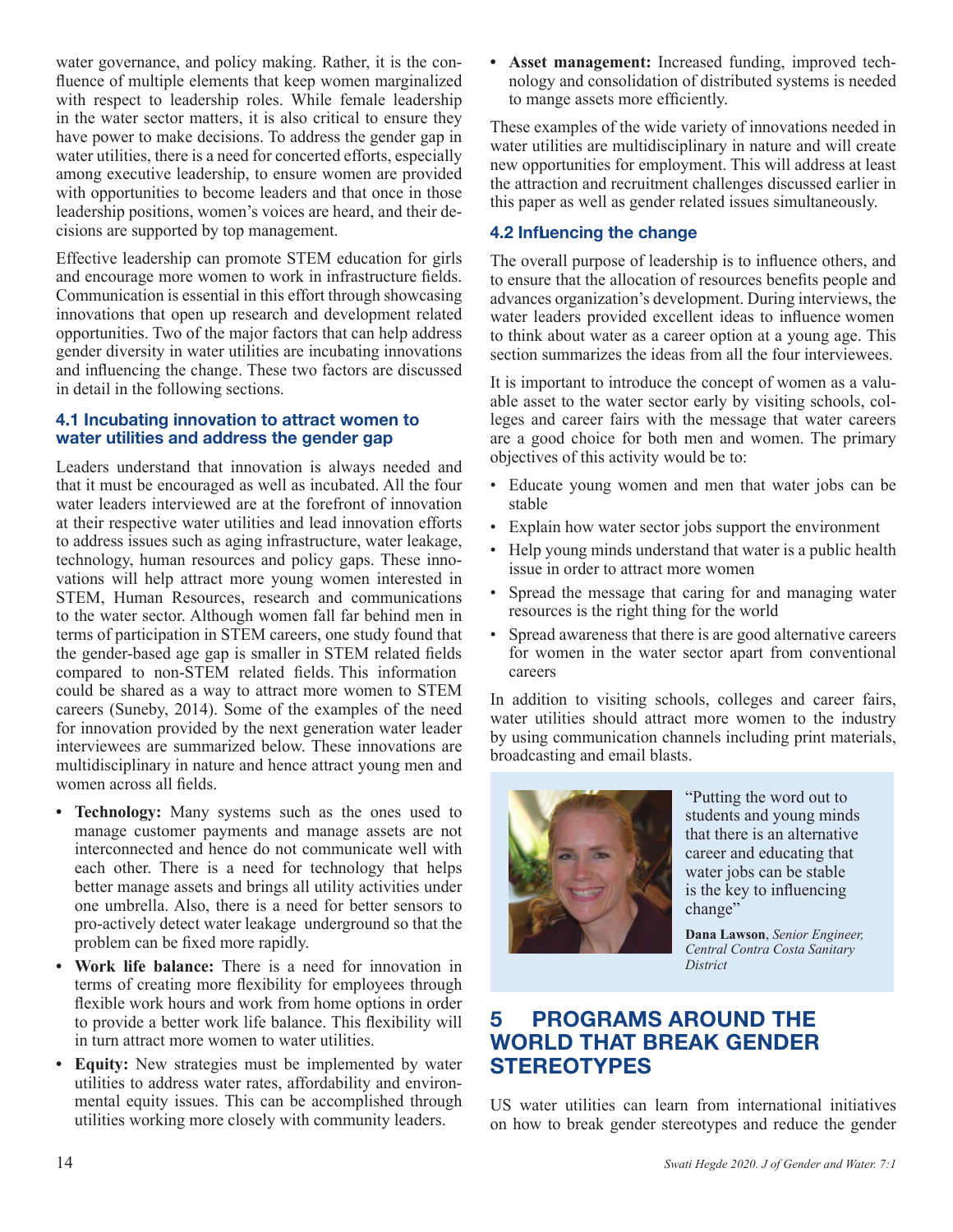gap. In 2011, Jordan's Ministry of Water and Irrigation organized a program called 'Water Wise Women' that was partly funded by Germany's Agency for International Cooperation (GIZ). Through Water Wise Women initiative, local women are trained to be plumbers. The motivation for this program was that Jordan is 75% desert and is running out of water. One of the most immediate solutions to water scarcity was to fix the leakage that resulted from aging infrastructure. In the first pilot there were 17 women participants. Now, more than 300 women in 15 locations across the country have been trained, about 10% of whom are Syrian refugees (Ruggeri, 2018). The demand and popularity of this program is growing day by day. These women are now able to address water leakage issues resulting from aging infrastructure at homes and their communities. Jordan's Water Wise Women initiative is an excellent example of breaking gender-based stereotypes in the water industry.

Women's involvement is low in the utility sector in general, in both water and energy. In 2012, Asian Development Bank undertook an initiative to improve gender equity and mainstreaming in rural areas of Bhutan, Nepal and Sri Lanka. The goal of this project was to develop Sustainable and Gender Responsive Renewable Energy Operational Systems in Remote Rural Communities by training women to be electricians (Asian Development Bank, 2016). Specifically, the project in Nepal included implementation of small hydro-systems to widen energy access and enhance energy-based livelihoods of women and vulnerable groups by training poor women as electricians and technicians. These female representatives present their work to schools, colleges, and the community, hence serving as role models. More such role models are needed in the water sector to encourage young women to join the water sector.

#### **5.1 Increasing awareness of job opportunities in the water sector:**

In 2016, Macedonia's energy authority implemented a program called 'Bring Your Daughter to Work Day' under USAID's Engendering Utilities Program (USAID, 2016). This program helped nearly 70 girls realize the value of education and envision a future with no gender limitations. The same program was also implemented in the Nigerian energy authority. The US water sector needs programs like this to increase awareness among young women about the benefits of working in water utilities. These initiatives encourage young children to find their passion and work towards it. Increasing the awareness about water utility jobs and explaining that water is a public health issue and that working in the water sector helps protect the environment is a great motivation to draw a higher number of young people to the field.

#### **5.2 Scholarships**

The Asian Development Bank provides scholarships to young women who want to pursue a career in water utilities in the Laos People Democratic Republic. The female scholarship program is linked to the Small Towns Water Supply and Sanitation Project and is a pilot program funded by ADB's Gender and Development Cooperation Fund<sup>1</sup>. This program is designed to address the current gender gaps in leadership of the urban water and sanitation sector and to build a future pipeline of female water professionals and water utility leaders.

# **6 MESSAGE FROM WATER LEADERS TO NEWBIES**

For men and women aspiring to take up a career in water, one of the most important things to understand is to start somewhere. Irrespective of a person's background or technical interests, an entry-level position can open up an avenue to various other opportunities within the water sector. One Next Generation Water Leader advises young people to join professional organizations such as the American Water Works Association (AWWA). These organizations increase member visibility as well as help with networking. Specialized training available through these organizations such as the Water Distribution Operator Certification can be an entry point into water utilities. Entry level positions are important to begin carving a personal path in the water industry.

# **7 CONCLUSIONS**

While it is hard to deny that women are historically underrepresented in water utilities, this trend has been changing. There are many initiatives around the world that are geared towards increasing female employment in infrastructure related jobs. People in leadership positions are working to increase women engagement not just by offering token positions but truly enabling them to influence decision making for the benefit of women, as well as men. Several initiatives around the world over the last decade show considerable promise in addressing the gender bias and barriers in the water industry. These programs provide role models to the world that young women can look up to and work toward. The water infrastructure in the United States is at the end of its useful life and therefore water utility jobs provide a considerable promise. Through carefully designed interventions, utilities can address the specific needs of their utility and thereby ensure that they have the best possible trained and skilled workforce, including women, to support them in their task of providing water and sanitation services to all.

<sup>1</sup> https://www.adb.org/results/tomorrows-women-water-leaders-lao-pdr